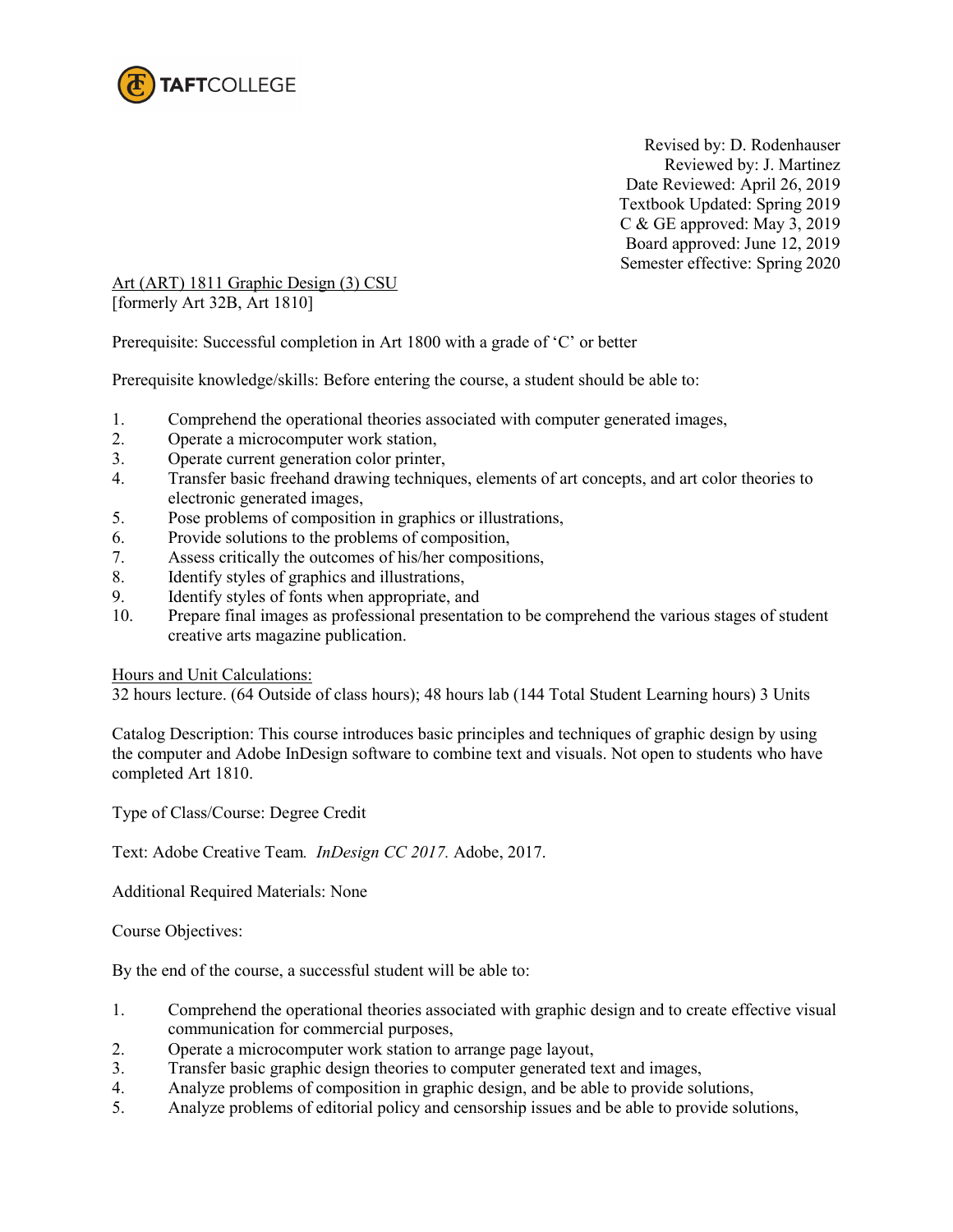

- 6. Analyze problems of composition of page layouts integrating text and visuals and be able to provide solutions,
- 7. Assess critically the outcomes of his/her compositions,
- 8. Identify styles of text and images,
- 9. Identify styles of fonts when appropriate,
- 10. Prepare final graphic designs as professional presentation to be included in their portfolio,
- 11. Design covers of student publications, posters, postcards, flyers and
- 12. Plan and execute distribution of the campus life magazine.

Course Scope & Content:

Unit I Work Area Familiarization and Review of the Elements of Art and Principles of Design A. Review

- 1. Elements of art
- 2. Principles of design
- B. Work Area
	- 1. Control Panel
	- 2. Tools
	- 3. Navigating the document

## Unit II Working with a Document

- A. Viewing the document
- B. The purpose of guides
- C. Adding elements: text
- D. Adding elements: graphics
- E. Fine-tuning the layout F. Master pages
- Master pages
- G. Spreads

# Unit III Document Structure

- A. Layers
- B. Frames
- C. Objects
- D. Working with text

## Unit IV Developing the Layout

- A. Typography
- B. Color
- C. Gradients
- D. Using adobe bridge<br>E. Creating and applying
- Creating and applying styles
	- 1. Importing and modifying graphics
	- 2. Creating and using tables
- Unit V Working with Long Documents
	- A. Starting a book
	- B. Running footers
	- C. Footnotes
	- D. Cross-referencing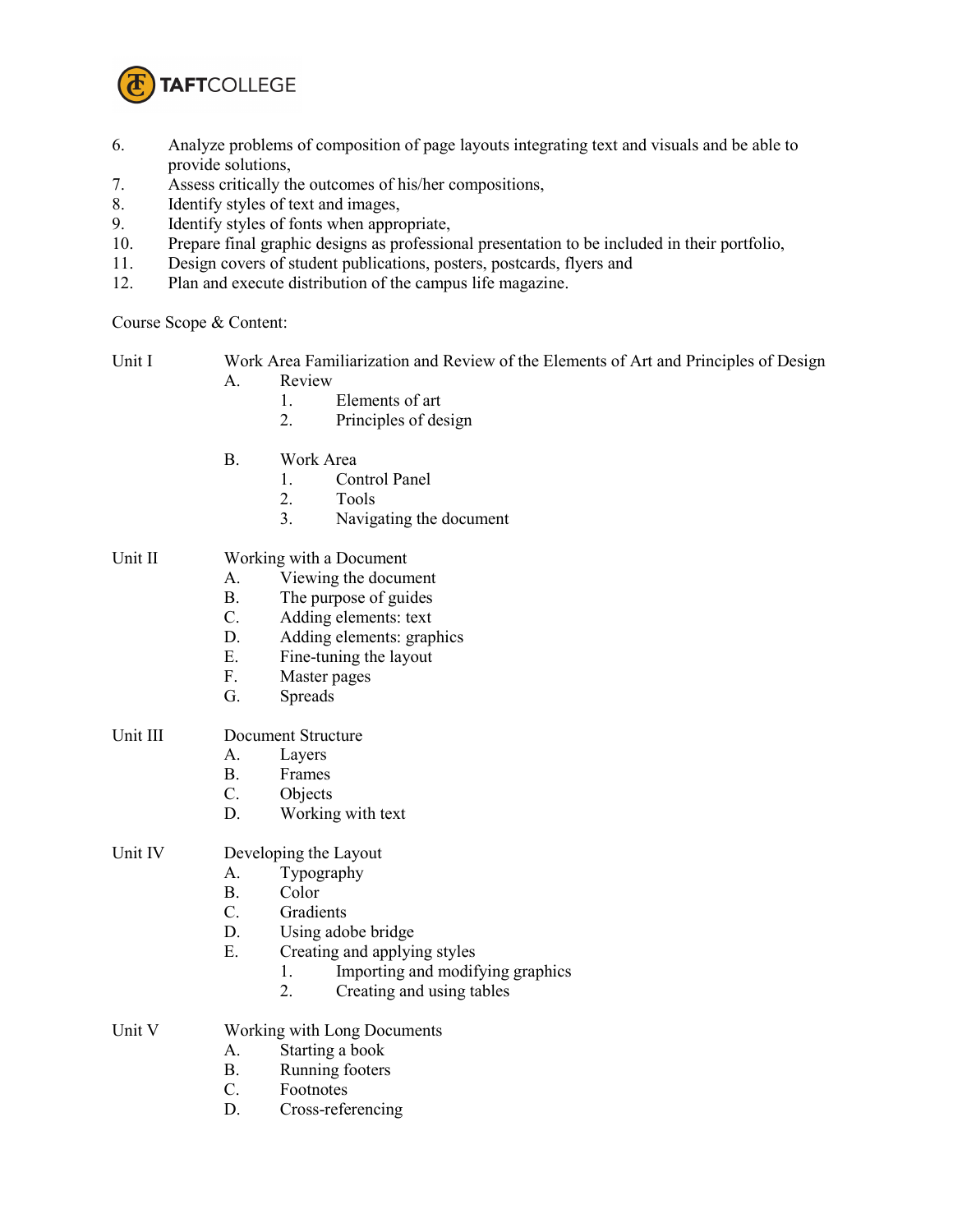

- E. Table of contents<br>F. Indexes
- **Indexes**

Unit VI Output

- A. Preflighting files
- B. Packaging
- C. PDF proofs
- D. Separations
- E. Previewing the final product

Lab Content, embedded in the lecture portion of the class, to include:

- 1. Developing skills with software tools,
- 2. Skill development on interface between the application software and the computer operating system, and
- 3. Developing effective use of visual communication for commercial purposes.

Learning Activities Required Outside of Class:

The students in this class will spend a minimum of 4 hours per week outside of the regular class time doing the following:

- 1. Skill practice,
- 2. Reviewing the elements of art, design principles, and color theory,
- 3. Reviewing commercial art in:
	- a. Newspapers,
	- b. Magazines,
	- c. Flyers and brochures,
	- d. Books, and
- 4. Developing their creativity.

Methods of Instruction:

- 1. Lecture/demonstration,<br>2. Assigned projects in the
- Assigned projects in the computer lab,
- 3. Individual skill practice, and
- 4. Critiques of projects.

Methods of Evaluation:

- 1. Skill demonstration, including:
	- a. Class discussion,
	- b. Assigned projects, and
	- c. Final project review

Supplemental Data:

| TOP Code: | 103000: Graphic Art and Design |
|-----------|--------------------------------|
|           |                                |